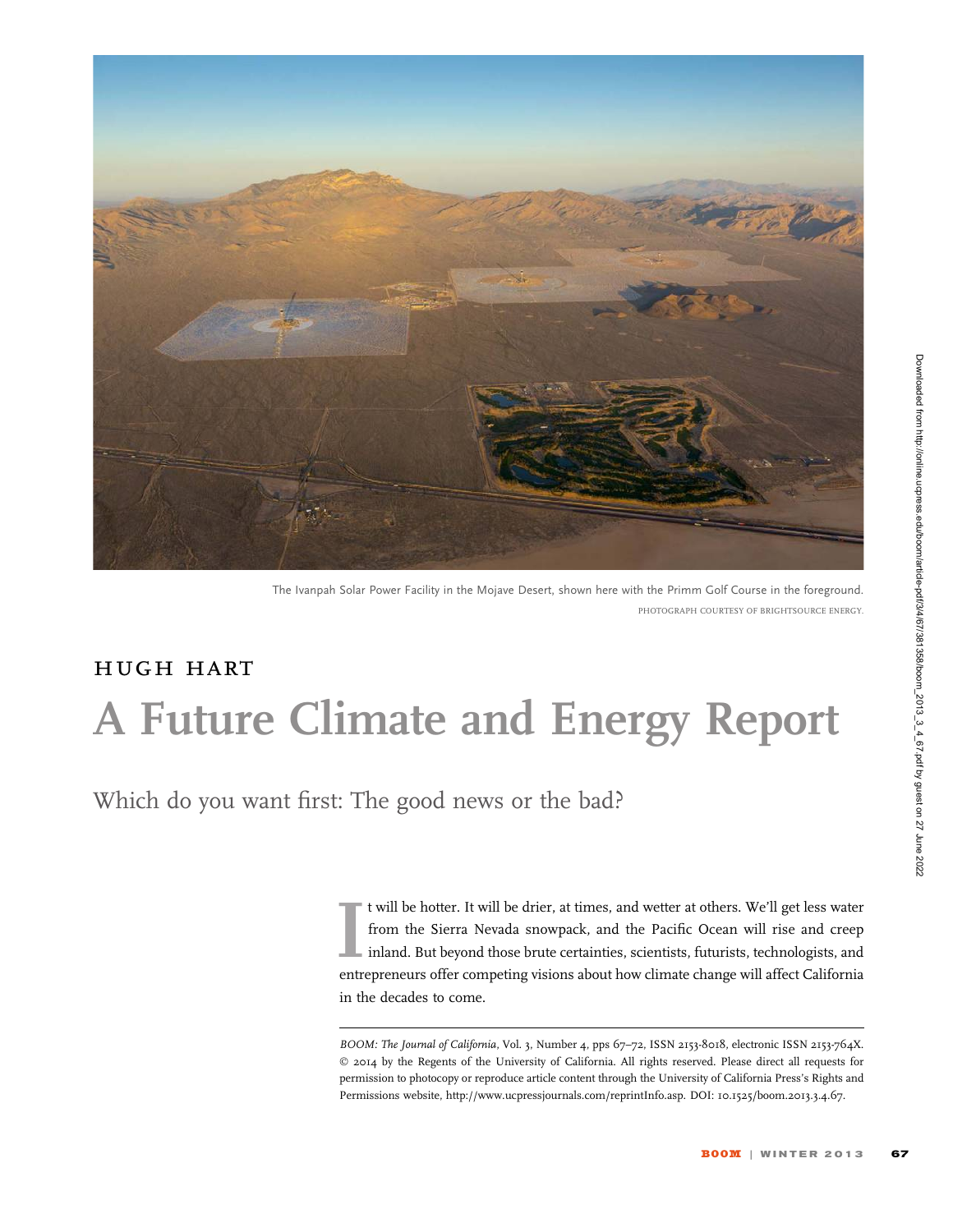

Average present-day snowfall in the Los Angeles region. PHOTOGRAPH BY BOB BERNAL; RENDERING BY JACOB COOPER, CLIMATE RESOLVE

''The choice before us is not to stop climate change,'' says Jonathan Parfrey, executive director of Climate Resolve in Los Angeles. ''That ship has sailed. There's no going back. There will be impacts. The choice that's before humanity is how bad are we going to do it to ourselves?''

So what will it be? Do you want the good news or the bad news first?

The bad news. OK.

If we choose to do nothing, the nightmare scenario plays out something like this: amid prolonged drought conditions, wildfires continuously burn across a dust-dry landscape, while potable water has become such a precious commodity that watering plants is a luxury only residents of elite, gated communities can afford. Decimated by fires, the power grid infrastructure that once distributed electricity—towers and wires—now loom as ghostly relics stripped of function. Along the coast, sea level rise has decimated beachfront properties while flooding from frequent superstorms has transformed underground systems, such as Bay Area Rapid Transit (BART), into an unintended, unmanaged sewer system.

Short of the nightmare, realistically, California, like the rest of the world, will see temperatures rise over the next four decades. The California Climate Change Center predicts a rise in average temperature ranging from 1.8 degrees to 5.4 degrees by mid-century. By contrast, annual average global temperature increased a relatively moderate 1.8 degrees over the preceding 150 years, according to the National Oceanic and Atmospheric Administration. Some areas in California, inland and in the deserts, will get much hotter, with many more super-hot days in the summer.

The sea level will rise along the coast. Polar ice melt-off combined with ocean water that expands in volume as temperatures rise will produce sea level increases from 5 to 24 inches south of Cape Mendocino, and up to 19 inches north of this geo-tectonic pivot point, according to recent simulation models produced by the Ocean Protection Council. The rising ocean will wipe away beaches and wreak havoc on some shoreline communities and infrastructure.

San Francisco Bay Conservation and Development Commission Executive Director Larry Goldzband warns of the damages that could result from a bad weather trifecta in the Bay Area. ''What happens if you get increasing sea level, a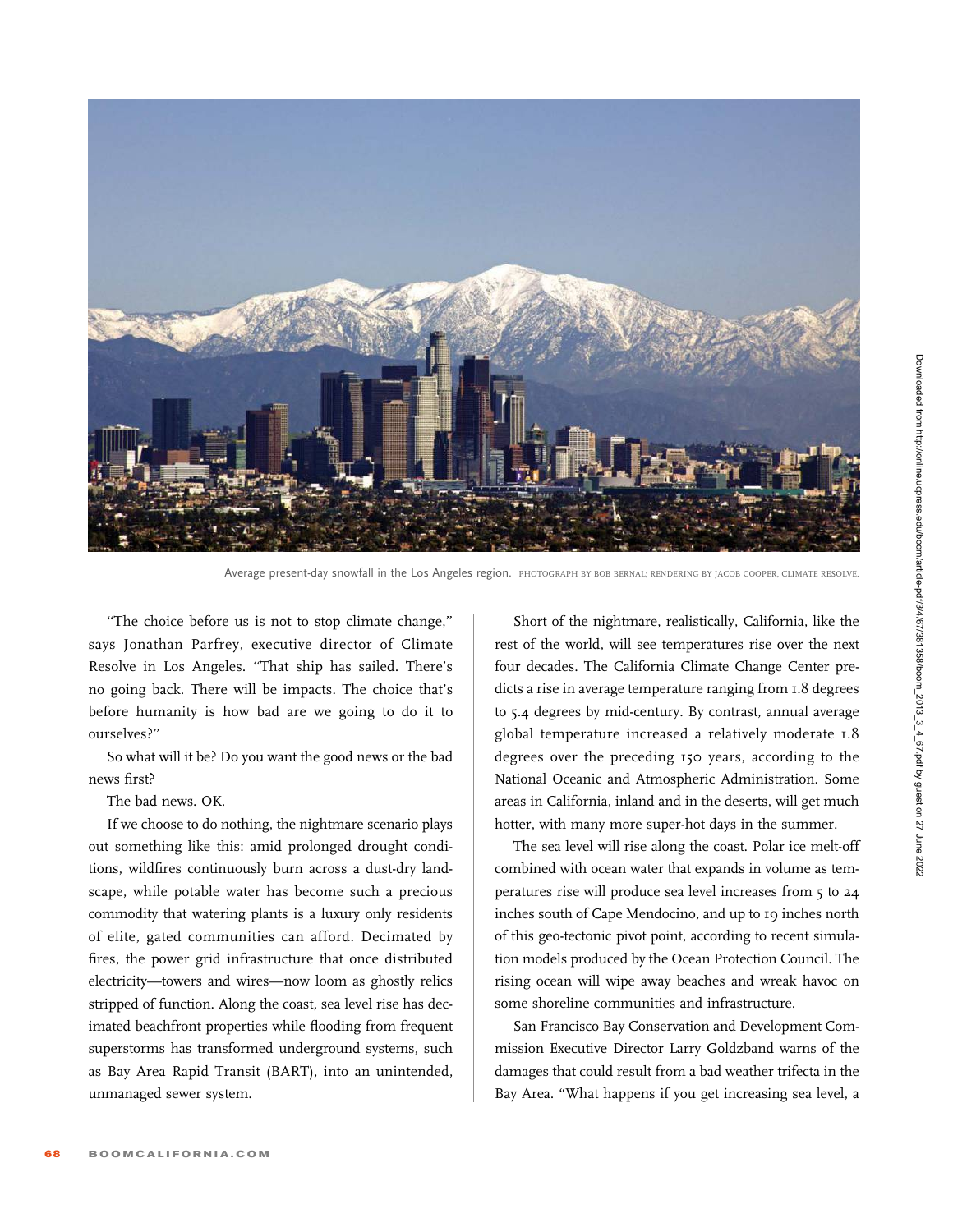

Potential impact of global warming on snowfall in the Los Angeles region by 2050. PHOTOGRAPH BY BOB BERNAL; RENDERING BY JACOB COOPER, CLIMATE RESOLVE

huge storm, and king tides, which happen when earth, sun, and moon come into alignment, all at once?'' he asks. ''Water from the bay spills into the city.'' The Adapting to Rising Tides project predicts that the low-lying Oakland International Airport would be exposed to three or more feet of flooding during storm events with 16 inches of sea level rise.

To the flooding, add fires. California's three worst fire seasons have all occurred within the last ten years, according to the California Office of Environmental Health Hazard Assessment. Higher heat fosters tinderbox-like conditions that exacerbate human- and lightning-caused flames.

California's water supply, much of it sourced from snow pack in the Sierra Nevada, will decline. UCLA Institute of the Environment and Sustainability Director Glen MacDonald points out that roughly 80 percent of the state's water is used to grow food. ''When water becomes more scarce because of higher rates of evapotranspiration, how much water will we shift from our fields to our city?'' he asks. Wherever our food will come from, it could be more expensive and there may be less of it.

Warmer temperatures also translate into a shorter winter chill period that farmers count on to grow fruit and

nuts in the Central Valley. The delicate balance of sunlight and mild temperatures that fostered ideal conditions for Northern California grape growers could be thrown out of whack. National Academy of Sciences research notes that vintners in Sonoma County and Napa Valley may be forced to relocate farther north as temperatures heat up.

So what's the good news?

There is a clean, green, utopian scenario. Gasoline-fueled gridlock becomes the stuff of ancient urban legend as freeways set aside zero-carbon lanes for hydrogen-fueled vehicles and bicyclists. Agribusiness responds to arid conditions with hyperintensive farming techniques fertilized by their on-the-farm organic waste byproducts. Houses and commercial buildings generate their own power supplies with solar-paneled roofing, so homeowners happily share kilowatt surpluses with neighbors on a networked energy grid as easily as Facebook users now share online content, restaurant and reading recommendations, and instant messages.

As temperatures rise in California, more optimistic futurists count on green production and consumption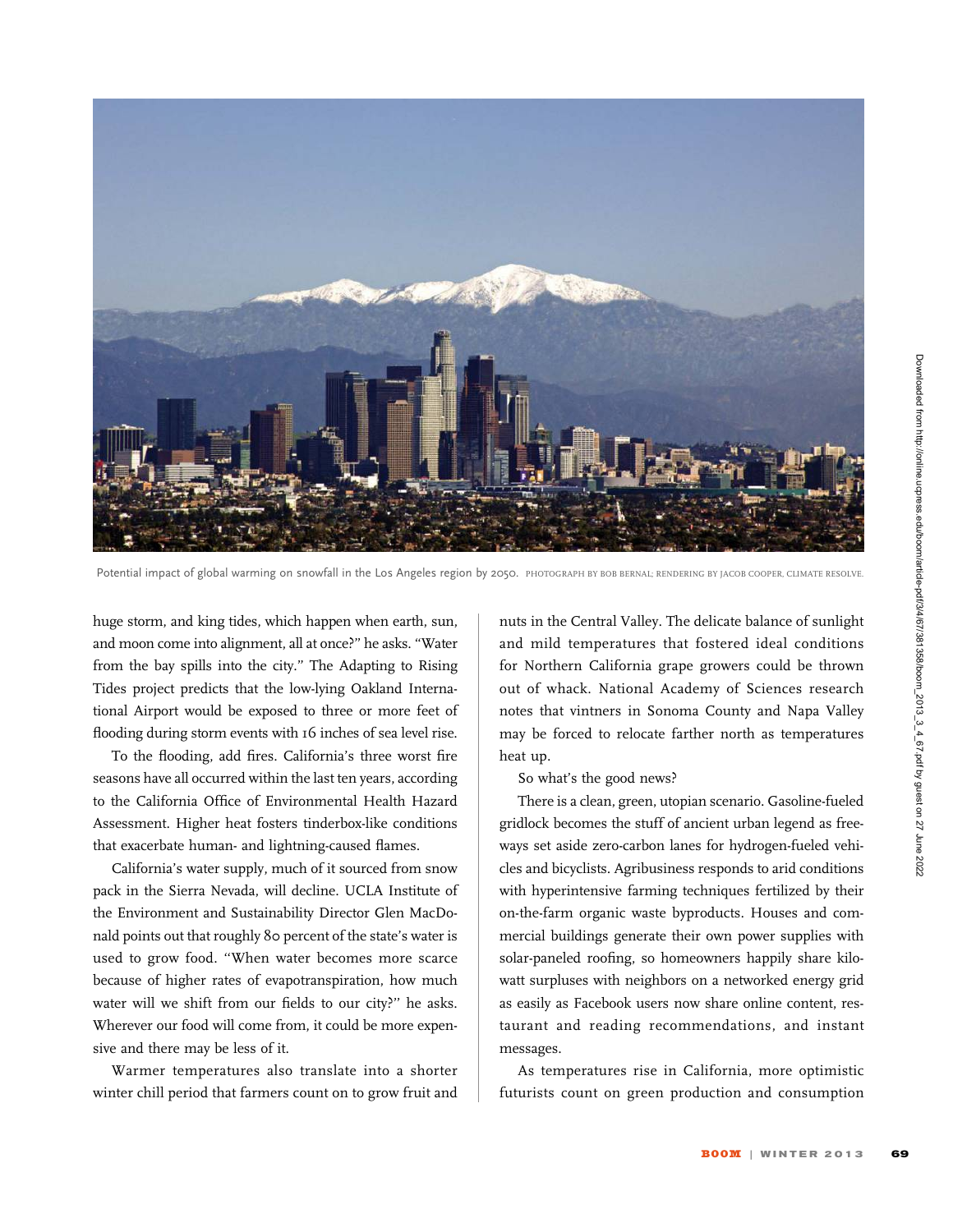technologies to soften the impact. "Cool roofs" and pavement made of reflective materials will improve energy efficiency in buildings, for example. In Los Angeles, 40 percent of the city's land mass is street, parking lot, or playground, and much of that is paved in asphalt. ''That grabs the heat from the sun and keeps it at surface level because it's black and absorbs heat,'' says Climate Resolve's Parfrey. ''If we remake our streets so they're more reflective, then we could cool down the urban heat island effect, which adds between 3 to 22 degrees Fahrenheit to a cityscape.''

People will abandon their cars for other ways of getting around these green streets. In the Next 10.org study ''Unraveling Ties to Petroleum,'' UCLA-based lead author Juan Matute points out that public infrastructure has for decades rewarded the one-person-per-gas-fueled car lifestyle with hidden incentives. Envisioning the day when \$80,000 parking privileges might become commonplace, Matute notes that the ''Lone Driver'' model historically flourished because consumers did not bear the true cost of public space devoted to free or cheap parking. In the future, he says, ''If we reduce incentives for people to park on the street and decide that parking has a cost, we'll probably see more transition to transit and ride-sharing." The "ride share" concept, stubbornly ignored since its origins in the 1970s, is already quickly gaining traction thanks to profit-motivated, peerto-peer jitney services like Uber, Lyft, and Sidecar.

Matute's study projects that by 2050, only about one third of personal travel miles will be attributable to gasfueled cars. In place of the combustion engine technology that powered Californians' twentieth century self-image as a free-wheeling, hypermobile society, large gas-fueled vehicles will give way to electric cars, bicycles, scooters, bullet trains, mass transit, and neighborhood electric vehicles described by Matute as "fast golf carts."

Matute produced a carbon-neutral scoping plan for Hermosa Beach pegged to the year 2075. ''We assume

The ''Lone Driver'' model flourished because consumers did not bear the true cost of public space. a 95 percent transition to electric vehicles over that time period,'' he says. ''That seems to be the way things are going.'' Since 2002, when GM crushed dozens of its experimental electric EV1 vehicles due to insufficient market demand, electric car fortunes have already rebounded, signaling a dramatic reduction in vehicular greenhouse gas emissions. In 2013 Tesla reported record revenues and announced plans for a lower-cost \$35,000 electric car to supplement its Model S sedan. IBM's Battery 500 Project aims to design lithium-air batteries that would boost the ability of electric cars to drive without a charge beyond their current 500-mile limit.

The Environmental Protection Agency's 1970 Clean Air Act dragged car manufacturers kicking and screaming into a forced-innovation mode that put an end to the smog alerts and spared Californians the pollution-clogged scenarios currently facing Mexico City, Beijing, and other exhaustdrenched urban centers. In the twenty-first century, government-engineered carrot-and-stick programs aim to similarly spur private sector ingenuity.

While it's too late to halt climate change in its tracks, state government policy encourages entrepreneurs, businessman, technologists, homeowners, and consumers to get with the same low- and even no-carbon vision for California. The California Energy Commission's alternative and renewable fuel and vehicle technology program (created by Assembly Bill 118) invests nearly \$90 million during the 2013 fiscal year to develop new transportation technologies, alternative and renewable fuels. California's renewable portfolio standards mandate that 33 percent of the state's energy production must come from renewable energy sources by the year 2020. The California Global Warming Solutions Act of 2006 mandates that greenhouse gas emissions shall be 80 percent below 1990 levels by 2050. University of California, Los Angeles, researchers hope to wean Los Angeles completely from fossil fuels by then.

Forum for the Future Director Jonathon Porritt, who outlines an ''aspirational'' view of the year 2050 in his new book, The World We Made, sees California as an exceptionally hospitable environment for photo-voltaic cells, already widely used in solar panel roofing, as well as solar-concentrated plants that deploy satellite-shaped dishes, parabolic troughs, or towers to collect energy from the sun. Porritt says, concentrated solar power is ''a phenomenal technology. It is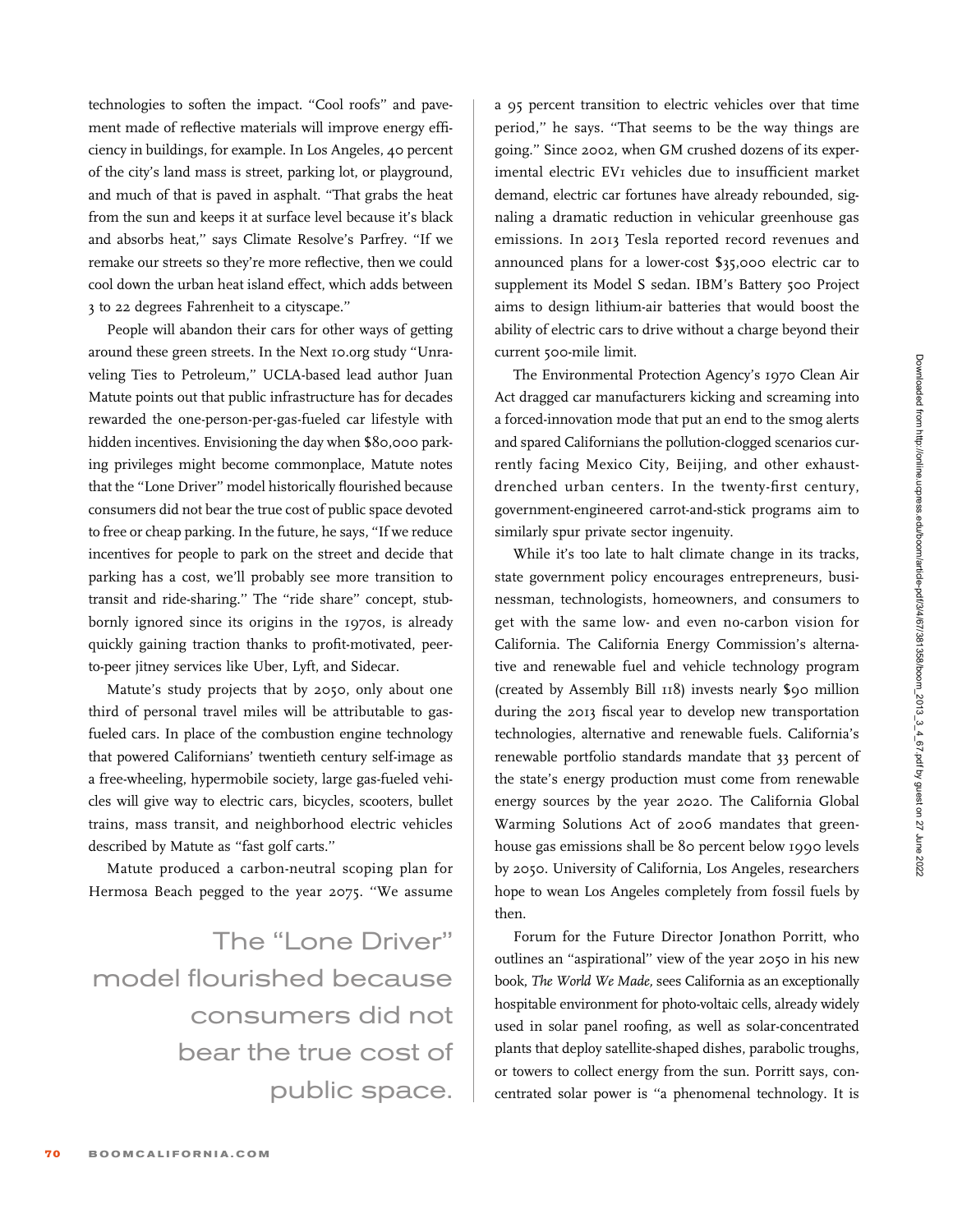

Smoke from the Rim Fire blowing east, as seen from the International Space Station on August 26, 2013. PHOTOGRAPH COURESTY OF NASA.

very expensive in that every single one of those reflecting glass panels has to be pretty much handmade, so it's not a mass technology yet; but once it is, there will be no limit to the amount of sunshine that can be harnessed.''

Wind farms will also figure into the mix with more birdfriendly turbines than some of the older models that line California ridges. With an 840-mile coastline, California could also exploit tidal and wave energy technologies. ''We will see a lot of small, discrete on-shore plants that capture the power of the wave as it hits the shore," says Porritt, ''although you would have to do that without causing huge visual impairment of that beautiful coastline. People would not take kindly to that.''

One big challenge for renewable energy production is storage. ''You need to smooth out the intermittency of renewables such as wind and solar that depend on variable weather conditions,'' Porritt says. Assuming that storage systems catch up with production, Porritt figures renewable energy could

provide all of humanity's energy needs by the end of the century. ''It won't be because we've run out of oil,'' he adds, ''but because people have figured out better alternatives.''

Many renewable advocates regard nuclear energy as a dead issue in California, where state law prohibits the building of any new nuclear plants. But a contrarian cadre of environmentalists, including Whole Earth Catalog founder Stewart Brand, believe in the potential of fourthgeneration nuclear reactors. Following California's nowshuttered San Onofre reactor dysfunction and Japan's catastrophic Fukijama meltdown, anti-nuke investors, politicians, and citizens will need a lot of convincing. Oaklandbased Breakthrough Institute's Michael Shellenberger, who produced a feasibility study on ''How to Make Nuclear Cheap,'' contends that nuclear energy deserves a second look. ''New reactors need to be safe, need to be modular, and they need to be efficient," he says-and he believes they can be.